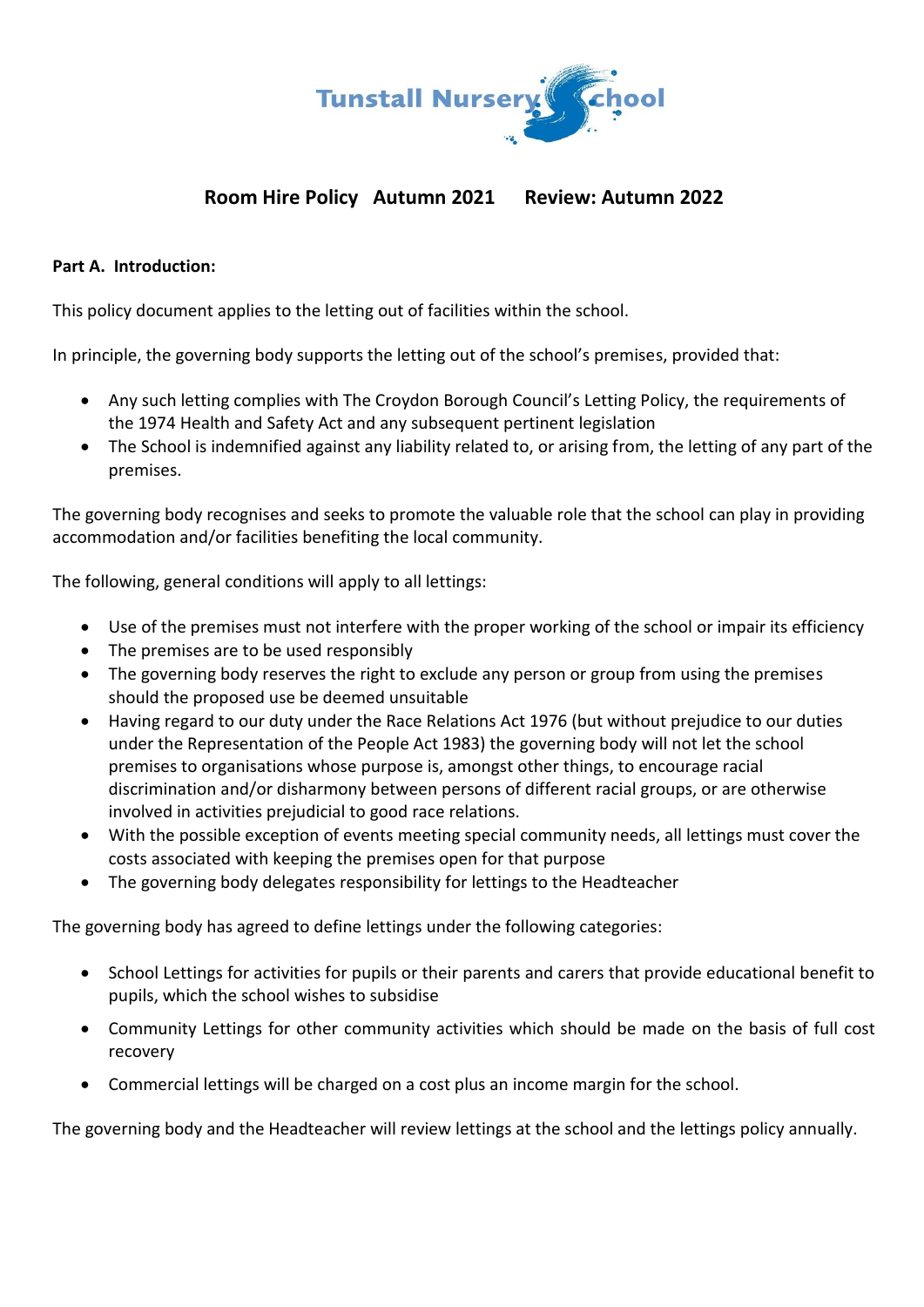#### **Part B. Conditions and Regulations for Hiring Premises:**

- 1. Enquiries for premises shall be made direct to the school and applicants are advised to see the School Business Manager at the school in order to ascertain the suitability of the premises for the purpose of hire.
- 2. The school reserves the right to limit the number of people admitted to the premises The school may cancel the hiring in respect of any period of hire in the event of the premises being required for educational or maintenance purposes of the Authority
- 3. All applications for hiring must be made on the form supplied. No use of the premises by the hirer shall commence unless the cost of hire has been paid in full at least two weeks before the date required. Permission to use the premises is personal to the hirer who may not therefore assign it or sub-let the use of the premises.
- 4. All hiring is subject of the hirer occupying and vacating the premises at the stated times.
- 5. Use of the premises will not be granted for political purposes or the teaching of any party politics.
- 6. No smoking or gambling will be permitted.
- 7. Nails, tacks, screws etc., shall not be driven into any of the walls, floors, ceilings or fittings and no preparation shall be used for polishing the floors. No alteration or addition to the electrical installation shall be made and no equipment or apparatus is to be connected to it without prior consultation with the Head Teacher.
- 8. Any furniture moved in any room shall be reinstated in its correct location prior to vacation. No furniture or apparatus shall be introduced without permission of the Head or Deputy.
- 9. No furniture, instruments or equipment belonging to the hirer may be left or stored on the premises.
- 10. In addition to the specified scale of charges, the School requires a deposit of £75.00 to be paid in advance, to secure the reparation of any damage which may be occasioned or any additional cleaning required should the premises be left in an unclean state. This deposit shall be returned to the hirer following the letting less any amount the school may deduct for repairing damage caused/additional cleaning required. Any damage exceeding £75.00 must be paid for in full.
- 11. The school does not undertake any responsibility for the loss of, or damage to, any goods or effects belonging to the hirer, and/or members of the organisations or associations, or to any other person present, whether by fire or other reason, nor for any injury to any person or persons attending the premises for whatever cause.
- 12. Hirers must leave the school clean and tidy the floor to be swept, wet mopped, carpets vacuumed and rubbish removed.
- 13. Hirers must observe fire and safety regulations. On hearing the fire alarm (a continuous ringing of the bell), hirers are advised to evacuate the building as quickly as possible and to assemble in the car park and call the emergency services (dial 999).
- 14. Licences. Where necessary, any licenses required for public dancing, entertainment, or music must be strictly adhered to. It is the duty of the Hirer to ensure they understand and are able to comply with all such regulations and requirements.
- 15. Damage. The Hirer shall indemnify and keep indemnified the school and the governing body from and against all losses and damages arising as a result of the letting of the premises. The Hirer will pay the full cost of repair, or replacement of any fixtures or fittings that become unserviceable or unsuitable for use through damage caused by any person attending the function, whether deliberate or otherwise.
- 16. Injury or loss. It is the responsibility of the Hirer to inform the governing body, in writing within 24 hours, of any person or persons sustaining injury or loss on the premises during the letting.
- 17. Alcohol may not be sold unless a magistrates licence has been applied for, granted and shown in advance to the governing body. It is the Hirer's responsibility to ensure that the consumption of alcohol is moderated.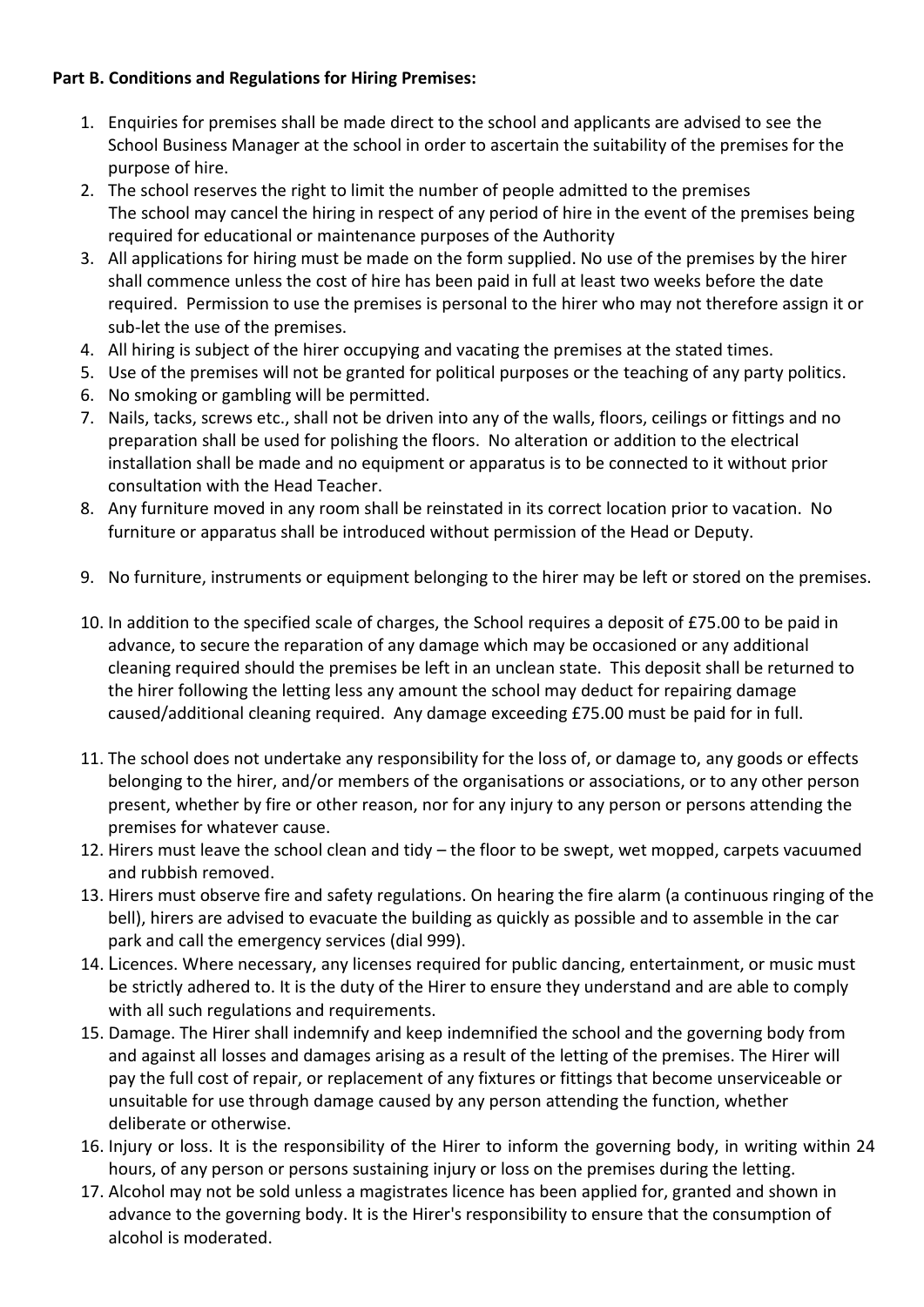- 18. Copyright. The Hirer shall indemnify and keep indemnified the school and the governing body against any breach or infringement of copyright, in relation to the performance of material or delivery of any work in which a copyright exists.
- 19. Right of access. The school and the governing body reserve all rights of access.

### **Part C. Liability and Insurance**

- 1. The hirer shall indemnify the governors of Tunstall Nursery School and the Croydon Borough Council against all claims for damages, compensation and/or costs in respect of:
	- a. bodily injury or illness to Third Parties and/ or
	- b. damage to third party property caused by or arising out of or being incidental to the hirer's use of the premises.
- 2. The hirer shall be responsible for loss or damage to the school premises and contents therein. Minor damage will result in the loss of part or all of the hirer's deposit.
- 3. All hirers must have Public Liability Insurance and a copy of the certificate must be handed to the school before the event or a charge of 15% (already included in party letting fee) will be made to cover the cost of Liability insurance to be covered by the school.

### **Part D. Licensing and Legislation**

- 1. The governors do NOT hold licences for public dancing, music or any other public entertainment or public performance of plays
- 2. The hirer shall be responsible for obtaining any licence required and shall produce the licence for inspection prior to the hiring date. The hirer shall be responsible for complying with the terms of any such licence
- 3. The hirer indemnifies the governors and Croydon Borough Council against any breach of this condition

## **Part E. Cancellation**

#### Cancellation by the Hirer

- 1. The governing body must be notified of any cancellation at the earliest possible opportunity.
- 2. Where notification has been received at least 4 weeks prior to the date of the let, the letting fee will be refunded in full apart from a set administration charge of £10 which will retained to cover administrative costs.
- 3. Where notification has been received between 2 and 4 weeks prior to the date of the let, the Hirer will be entitled to a 50% refund only.
- 4. Where notification of cancellation is received less than 2 weeks prior to the date of the let no refund will be given.

## Cancellation by the School

- The governing body reserves the right to cancel any letting, (whether confirmed or not), without prior notice and without compensation or refund, if:
	- 1. it suspects that any of the terms and conditions of hire or use have been broken by the Hirer, or any person organising any function or event.
	- 2. any conditions of this policy or those printed on the form *have* been broken or are likely to be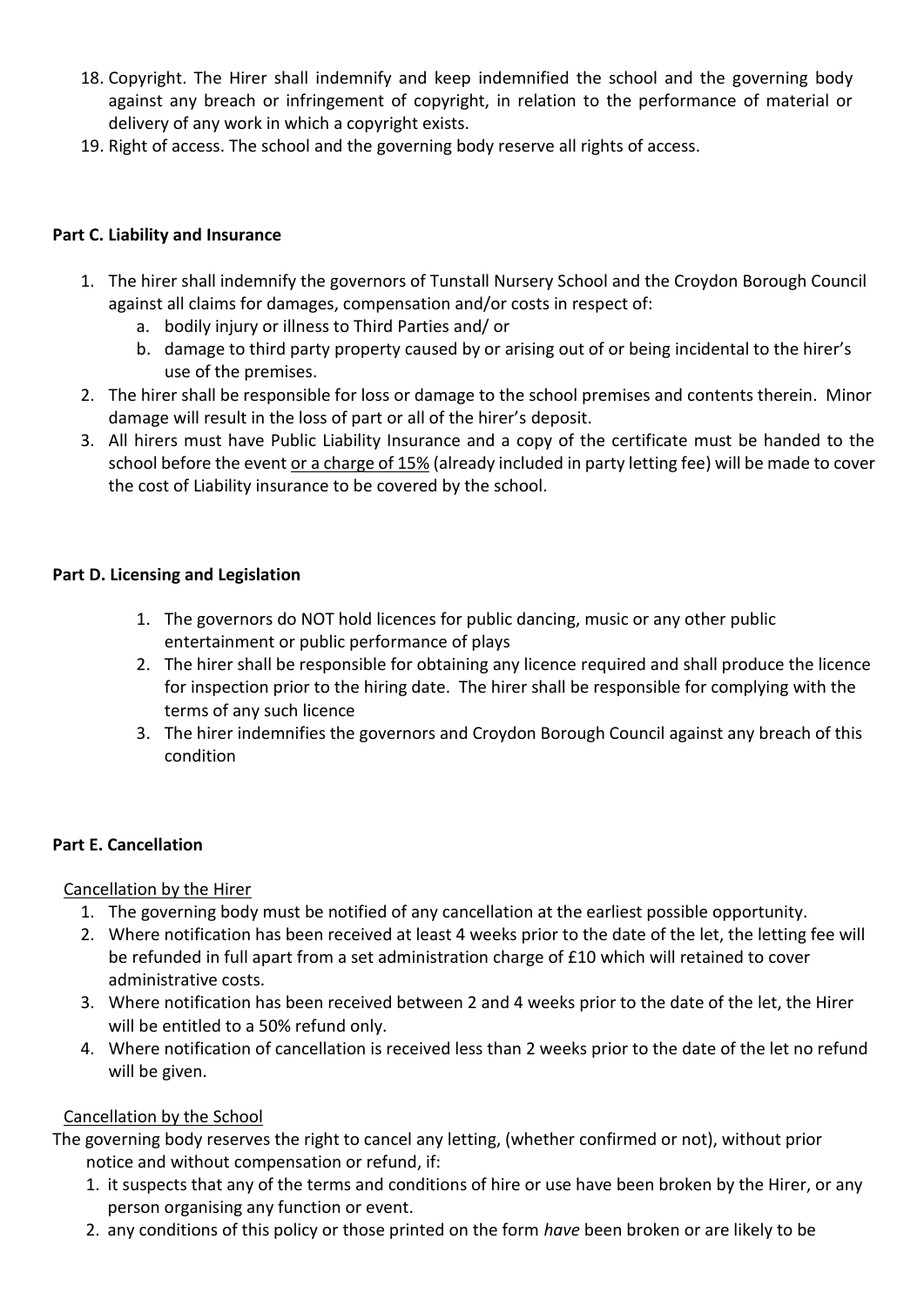broken, *by any* person attending any function or event, or connected with the function or event in any way.

- 3. any damage has been caused to the premises.
- 4. any breach of licensing conditions occur.

The governing body also reserves the right to cancel any letting if:

- 1. the premises are required *by any* body or person having a statutory right to use them;
- 2. the school is closed or becomes closed.

In the event of cancellation by the school (for the reasons defined in points 1. or 2. above), any fees paid in respect of the letting will be refunded. The governing body will endeavour to notify the Hirer at the earliest possible opportunity, however, no guaranteed period of notice can be offered. Regardless of when notification is given to the Hirer, the Hirer will not be entitled to any compensation. Please Note:

- The above conditions apply for cancellation of all or part of a letting.
- Where the Hirer makes a permanent cancellation during the course of a letting agreement, the governing body reserves the right to determine whether any refund should be offered, and the amount thereof. No compensation will be available. The administration charge will still stand.

#### **Part F. Complaints Procedure**

If the school wishes to make a complaint regarding a letting:

- A representative of the Headteacher will verbally raise the concern with the Hirer
- The situation will be monitored for an agreed period of time to allow the issues to be addressed
- If the situation remains unresolved, the Hirer will receive written notification of the concern and an agreed period of time will be given to allow the Hirer to address the situation.
- Thereafter, if the matter remains unresolved, formal notice of termination will be sent to the Hirer, effective 72 hours from the date of the letter of notification.

If the school receives a complaint, regarding a Hirer, from a third party:

- The governing body will be notified of the complaint.
- The matter will be investigated by the Headteacher and a written response will be sent to the complainant within 10 working days.

Where action by the Hirer is required in response to a complaint received by the school:

- The Hirer will be notified of the complaint and will be given the opportunity to rectify the cause.
- If the complaint remains unresolved after 10 working days, the Hirer will be notified in writing that s/he must address the complaint over the following 10 working days, or accept notice of termination of the letting agreement.
- Thereafter, if the matter remains unresolved, formal notice of termination will be sent to the Hirer with immediate effect.

If the Hirer wishes to make a complaint:

• All complaints should be raised and discussed with the Head Teacher (who may forward the complaint to the governing body).

|  |  | I read and understood all parts $(A - F)$ of the document and agree to comply with the above conditions. |
|--|--|----------------------------------------------------------------------------------------------------------|
|--|--|----------------------------------------------------------------------------------------------------------|

|--|--|

Date…………………………………………………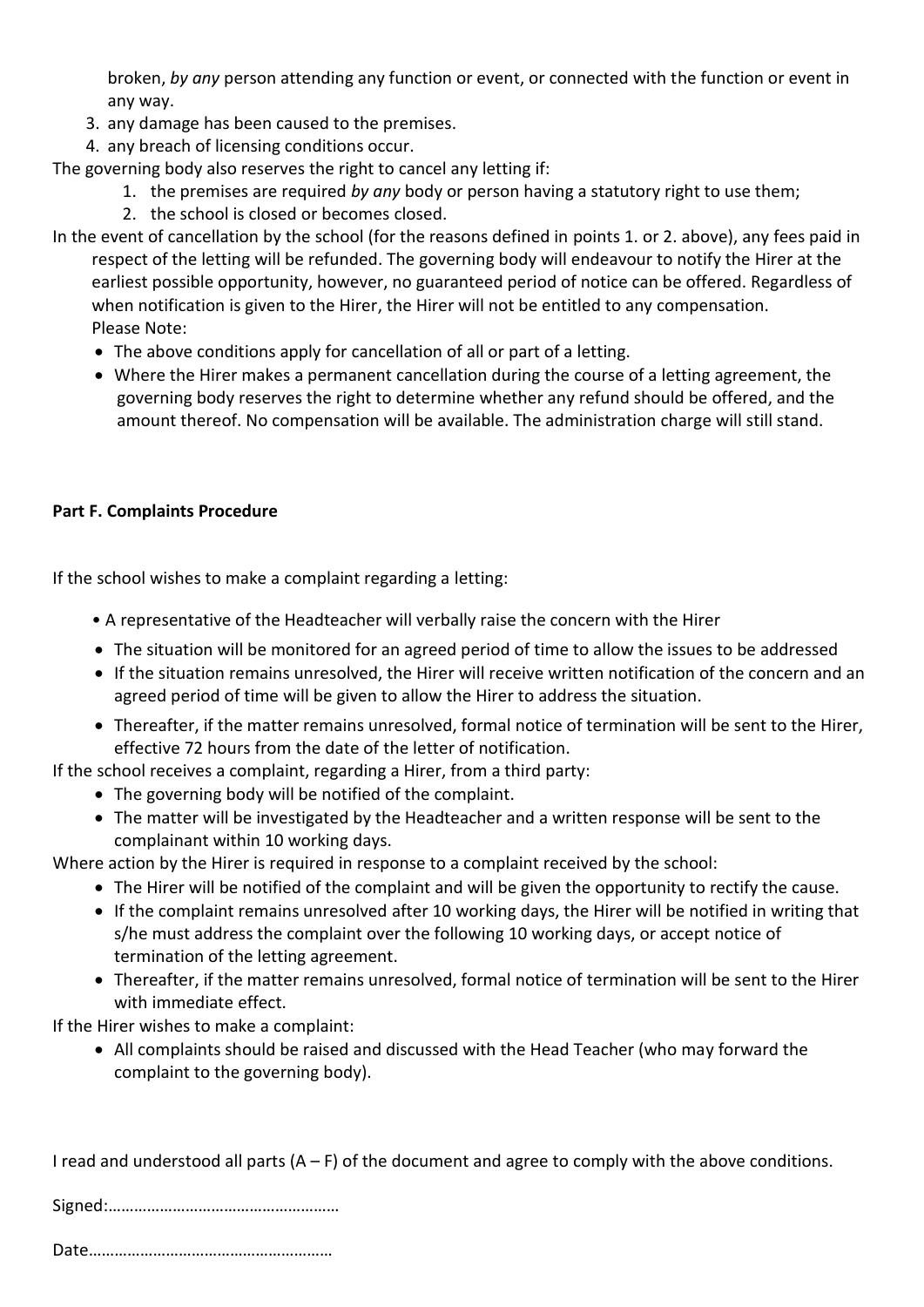# *HIRER'S FORM*

#### **Request to Hire**

| I wish to hire Tunstall Nursery School |  |
|----------------------------------------|--|
|----------------------------------------|--|

|                                                  | Post Code     |
|--------------------------------------------------|---------------|
|                                                  | Mobile Number |
|                                                  |               |
|                                                  |               |
|                                                  |               |
|                                                  |               |
|                                                  |               |
| I understand that I must use only the following: |               |

• Family room with attached kitchen and garden.

I have read the conditions and agree to abide by them.

I agree to pay £75 deposit cheque (this is returnable) and the £………. hire fee for hiring the above.

How did you hear of this facility?

Signature of Hirer:

Signature of Person representing the Nursery school:

The person hiring the facility must make good and clean the rooms before leaving.

A £15 per half hour charge will be incurred if the premises are not vacated on time.